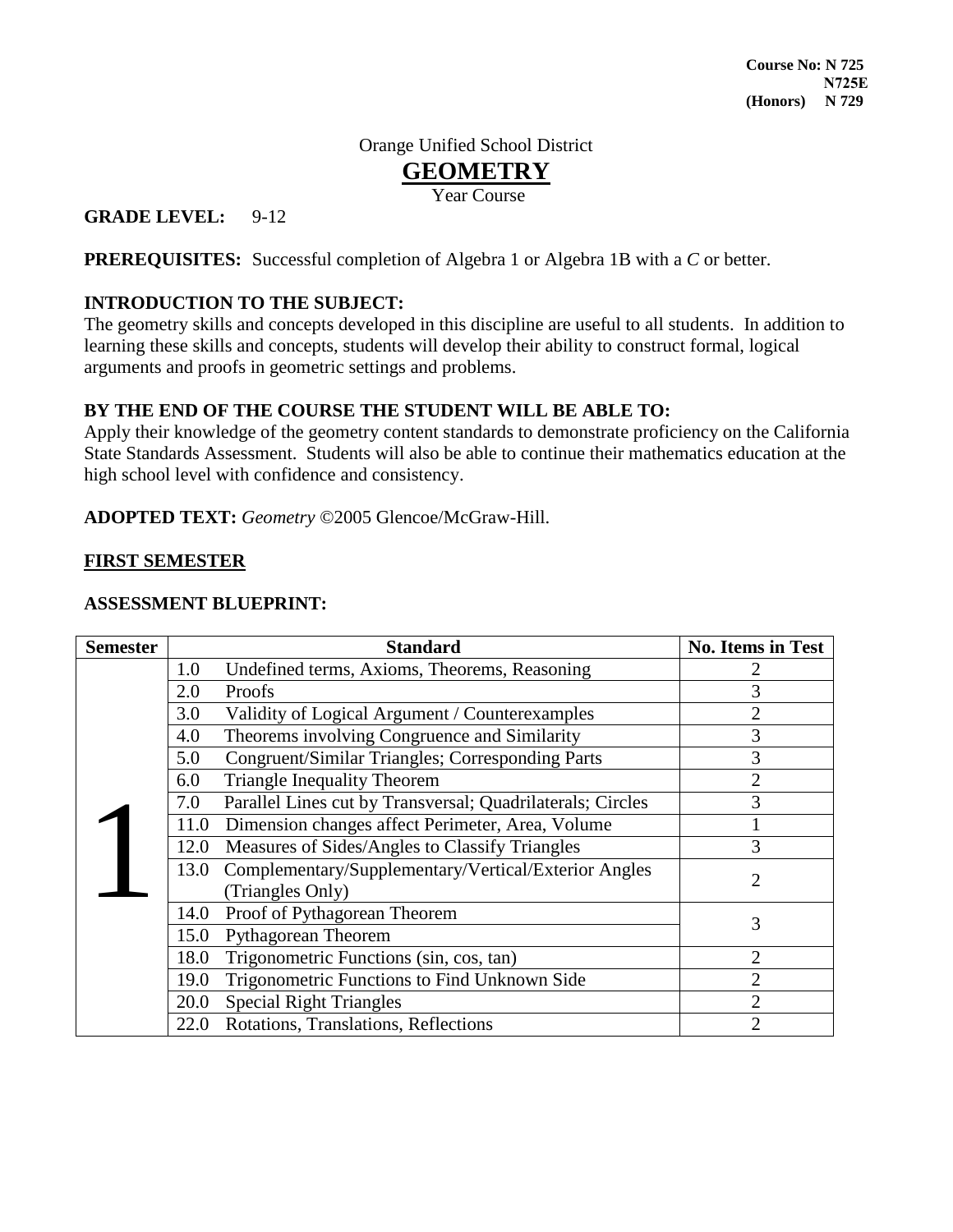# **ESSENTIAL LEARNINGS AND PACING: DAYS**

F. Lesson 1-6 Polygons

I. Chapter 1 – Standards 1, 15, 16 Essential Learnings: Students will

# Identify/model points, lines, and planes (undefined terms). • Perform basic constructions with straight edge and compass. Use Pythagorean Theorem to determine distance between two points. A. Lesson 1-1 Points, Lines, and Planes 1 B. Lesson 1-2 Linear Measure and Precision (Skip Precision) 1 C. Lesson 1-3 Distance and Midpoints 1 D. Lesson 1-4 Angle Measure 1<br>
E. Lesson 1-5 Angle Relationships 2 E. Lesson 1-5 Angle Relationships 2<br>
F. Lesson 1-6 Polygons 2 G. Review and Test 2 10 Make conjectures based on inductive reasoning and find counterexamples.

 Write inverse, converse, contra-positive of conditional statements (if…then). Write proofs involving supplementary, complementary, congruent, and right angles. A. Lessons 2-1, 2-2 Inductive Reasoning and Conjecture / Logic 1 B. Lesson 2-3 Conditional Statements 1 C. Lesson 2-4 Deductive Reasoning 1 D. Lesson 2-6 Do before 2-5—Algebraic Proof 1 E. Lesson 2-5 Postulates and Paragraph Proofs 1 F. Lesson 2-7 Proving Segment Relationships 3 (Honors 2) G. Lesson 2-8 Proving Angle Relationships 2 (Honors 1-2) H. Review and Test 2 12

#### III. Chapter 3 – Standards 1, 2, 7

II. Chapter 2 – Standards 2, 3, 4

Essential Learnings: Students will

Essential Learnings: Students will

- Identify angles formed by a transversal and a pair of lines.
- Use properties of parallel lines to determine congruent angles.
- Recognize angle conditions that occur with parallel lines.
	- Prove that two lines are parallel based on given angle relationships. A. Lesson 3-1 Parallel Lines and transversals 1 B. Lesson 3-2 Angles and Parallel Lines 2 C. Lesson 3-5 Use before 3-3—Proving Lines Parallel 2 D. Lessons 3-3, 3-4 Slopes of Lines / Equations of Lines 1
		- E. Lesson 3-6 SAVE—Perpendiculars and Distance Save for after CST F. Review and Test 2 8

#### IV. Chapter 4 – Standards 4, 5, 12

Essential Learnings: Students will

- Identify and classify triangles by angles and sides.
- Apply the Angle Sum Theorem and Exterior Angle Theorem.
- Prove that triangles are congruent and are able to use the concept of CPCTC. A. Lesson 4-1 Classifying Triangles 1 (Honors  $\frac{1}{2}$ ) B. Lesson 4-2 Angles of Triangles 1 (Honors  $\frac{1}{2}$ ) C. Lesson 4-3 Congruent Triangles 2 D. Lesson 4-4 Proving Congruence—SSS, SAS 2<br>
E. Lesson 4-5 Proving Congruence—ASA, AAS 2 E. Lesson 4-5 Proving Congruence—ASA, AAS F. Lesson 4-6 Isosceles Triangles 1 G. Lesson 4-7 SAVE and use with 8-7—Triangles and Coordinate Proof H. Review and Test 2 11(Honors 10)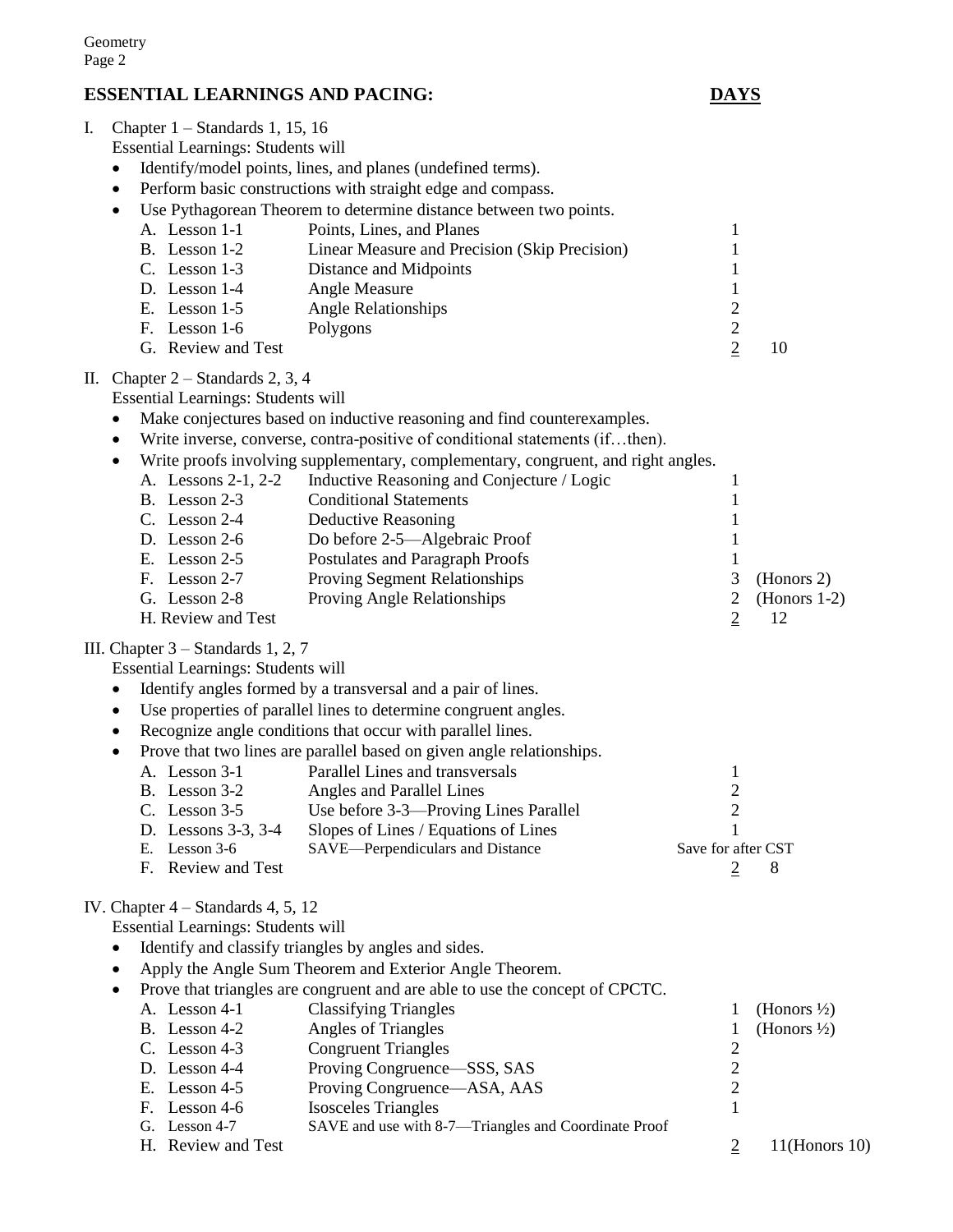V. Chapter 5 – Standards 2, 6, 12

Essential Learnings: Students will

- Know and use the Triangle Inequality Theorem
- Write geometric proofs and proofs by contradiction
- Find and use measures of sides, interior / exterior angles of triangles / polygons to classify and solve problems. A. Lesson 5-1 Bisectors, Medians, Altitudes (Skip points of concurrency) 1
	- B. Lesson 5-2 Inequalities and Triangles 1
	- C. Lesson 5-4 Use 5-3 after 5-5—The Triangle Inequality Theorem 1
	- D. Lesson 5-5 Inequalities Involving Two Triangles 1
	- E. Lesson 5-3 Indirect Proof 1
	- F. Review and Test 2 7
	-

# VI. Chapter 6 – Standards 5, 8 (perimeter only), 11 (perimeter only), 12

- Essential Learnings: Students will
- Prove that triangles are congruent or similar using concepts of corresponding parts of congruent triangles
- Know, derive, and solve problems involving perimeter.
- Determine how changes in dimensions affect the perimeter.
- Find and use measures of sides and of interior and exterior angles of triangles and polygons to classify figures and solve problems.

| A. Lesson 6-1      | Proportions                           |                    |              |
|--------------------|---------------------------------------|--------------------|--------------|
| B. Lesson $6-2$    | Similar Polygons                      |                    |              |
| C. Lesson $6-3$    | Similar Triangles                     |                    | 2 (Honors 1) |
| D. Lesson $6-4$    | Parallel Lines and Proportional Parts |                    |              |
| E. Lesson $6-5$    | Parts of Similar Triangles            |                    |              |
| F. Lesson 6-6      | SAVE-Fractals and Self-Similarity     | Save for after CST |              |
| G. Review and Test |                                       |                    | 8 (Honors 7) |

#### VII. Chapter 7 – Standards 15, 18, 19, 20

Essential Learnings: Students will

- Know and use the Pythagorean Theorem and its converse
- Know and use trigonometric functions

| • Know and use special triangles |                                          |                    |
|----------------------------------|------------------------------------------|--------------------|
| A. Lesson 7-1                    | SAVE-Geometric Mean                      | Save for after CST |
| B. Lesson 7-2                    | The Pythagorean Theorem and Its Converse |                    |
| C. Lesson $7-3$                  | <b>Special Right Triangles</b>           |                    |
| D. Lesson $7-4$                  | Trigonometry                             | 3                  |
| E. Lesson $7-5$                  | Angles of Elevation and Depression       |                    |
| F. Lesson 7-6                    | SAVE—The Law of Sines                    | Save for after CST |
| G. Lesson 7-7                    | SAVE—The Law of Cosines                  | Save for after CST |
| H. Review and Test               |                                          |                    |

#### **\*NOTE: CHAPTER 8 IS TAUGHT IN THE SECOND SEMESTER.**

| VIII. Chapter 9 – Standard 22      |                                                                           |                                       |
|------------------------------------|---------------------------------------------------------------------------|---------------------------------------|
| Essential Learnings: Students will |                                                                           |                                       |
| $\bullet$                          | Understand and be able to reflect, translate, dilate, and rotate an image |                                       |
| A. Lesson 9-1                      | <b>Reflections</b>                                                        |                                       |
| B. Lesson 9-2                      | <b>Translations</b>                                                       |                                       |
| C. Lesson $9-3$                    | <b>Rotations</b>                                                          |                                       |
| D. Lesson $9-4$                    | SAVE—Tessellations                                                        | If time permits or Save for after CST |
| E. Lesson $9-5$                    | Dilations                                                                 |                                       |
| Lesson 9-6<br>F.                   | SAVE-Vectors                                                              | Save for after CST                    |
| G. Lesson $9-7$                    | <b>SAVE—Transformations with Matrices</b>                                 | Save for after CST                    |
| H. Review and Test                 |                                                                           | h                                     |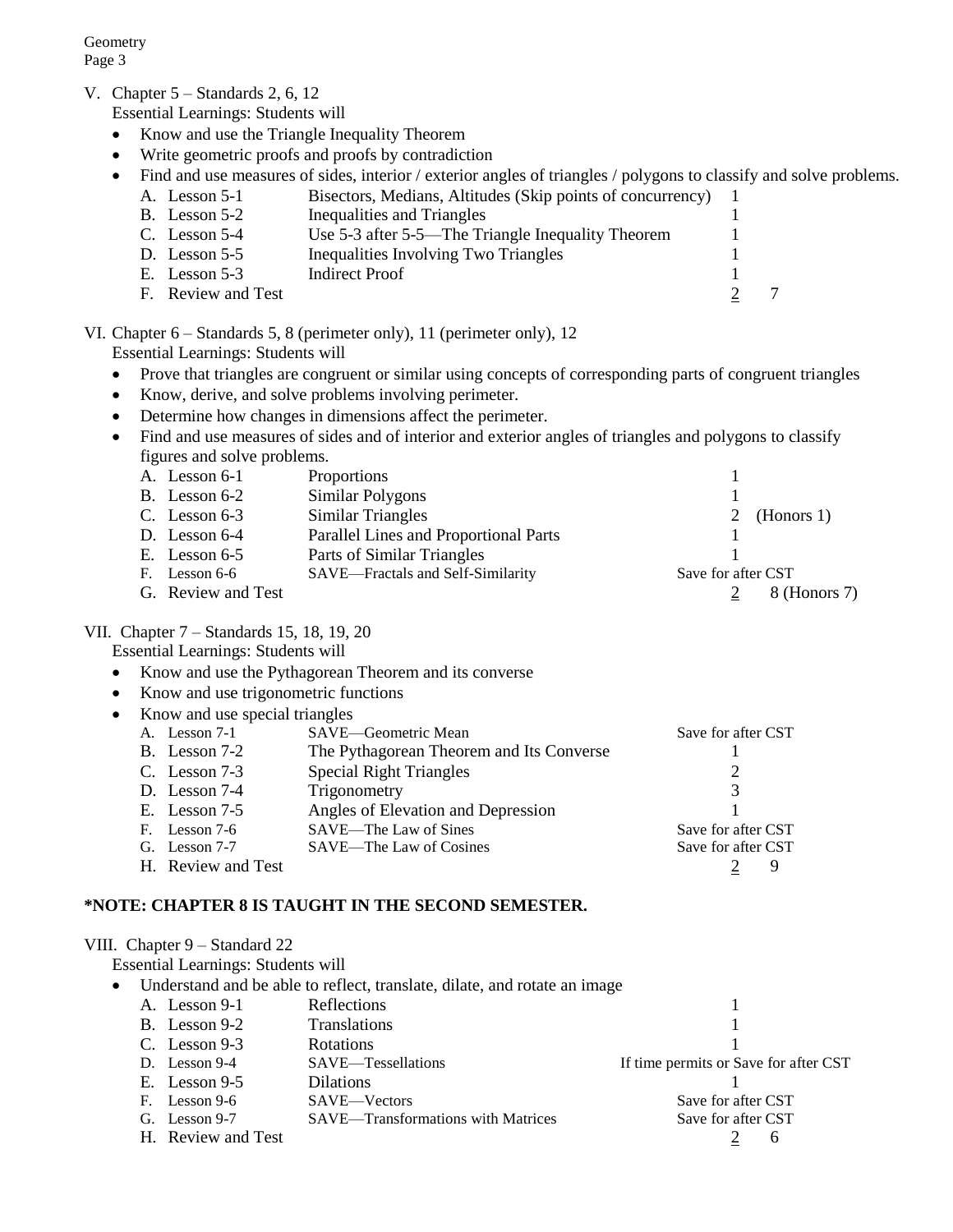#### **SECOND SEMESTER DAYS**

#### **ASSESSMENT BLUEPRINT:**

| <b>Semester</b> |      | <b>Standard</b>                                                  | <b>No. Items in Test</b>    |
|-----------------|------|------------------------------------------------------------------|-----------------------------|
|                 | 7.0  | Parallel Lines cut by Transversal; Quadrilaterals; Circles       | 6                           |
|                 | 8.0  | Perimeter, Circumference, Area, Volume, Lateral and              | 4                           |
|                 |      | Surface Area of Common Figures                                   |                             |
|                 | 9.0  | Volume/surface areas of prisms, pyramids, cylinders,             | 4                           |
|                 |      | cones, and spheres                                               |                             |
|                 |      | 10.0 Areas of polygons, including rectangles, scalene triangles, |                             |
|                 |      | equilateral triangles, rhombi, parallelograms, and               | 4                           |
|                 |      | trapezoids.                                                      |                             |
|                 | 11.0 | Dimension changes affect Perimeter, Area, Volume                 | 2                           |
|                 | 12.0 | Classify figures using sides and measures of angles              |                             |
|                 | 16.0 | Constructions                                                    | $\mathcal{D}_{\mathcal{L}}$ |
|                 | 17.0 | Midpoint of a line segment, distance formula, equations of       | 3                           |
|                 |      | lines and circles.                                               |                             |
|                 |      | 21.0 Chords, secants, tangents, inscribed angles, inscribed /    | 5                           |
|                 |      | circumscribed polygons of circles.                               |                             |

#### I. Chapter 8 – Standards 7, 12, 17 (excluding circles) Essential Learnings: Students will

- Prove and use theorems involving parallel lines cut by transversals and properties of quadrilaterals.
- Find and use measures of sides and exterior and interior angles of triangles and polygons to classify figures and solve problems.
- Prove theorems by using coordinate geometry including distance, midpoint, and various forms of equations of lines

|    | A. Lesson 8-1       | Angles of Polygons                                        |   |  |
|----|---------------------|-----------------------------------------------------------|---|--|
|    | B. Lesson 8-2       | Parallelograms                                            |   |  |
|    | C. Lesson $8-3$     | <b>Tests for Parallelograms</b>                           |   |  |
|    | D. Lesson $8-4$     | Rectangles                                                |   |  |
|    | E. Lesson $8-5$     | Rhombi and Squares (Use the supplements for squares)      |   |  |
| F. | Lesson 8-6          | Trapezoids                                                |   |  |
|    | G. Lessons 8-7, 4-7 | Coordinate Proof with Quadrilaterals (Triangles from 4-7) | 2 |  |
|    | H. Review and Test  |                                                           |   |  |
|    |                     |                                                           |   |  |

# II. Chapter 11 – Standards 8, 10 **(\*BEFORE CHAPTER 10)**

Essential Learnings: Students will

- Find perimeters and areas of parallelograms, triangles, trapezoids, rhombi, regular polygons and irregular figures.
- Find circumference and area of circles.

| A. Lesson 11-1     | Areas of Parallelograms                                                            |                    |  |
|--------------------|------------------------------------------------------------------------------------|--------------------|--|
| B. Lesson $11-2$   | Areas of Triangles, Trapezoids, and Rhombi                                         |                    |  |
|                    | C. Lessons 11-3, 10-1 Areas of Regular Polygons & Circles (Vocabulary from 10-1) 3 |                    |  |
| D. Lesson $11-4$   | Areas of Irregular Figures                                                         |                    |  |
| E. Lesson $11-5$   | SAVE—Geometric Probability                                                         | Save for after CST |  |
| F. Review and Test |                                                                                    |                    |  |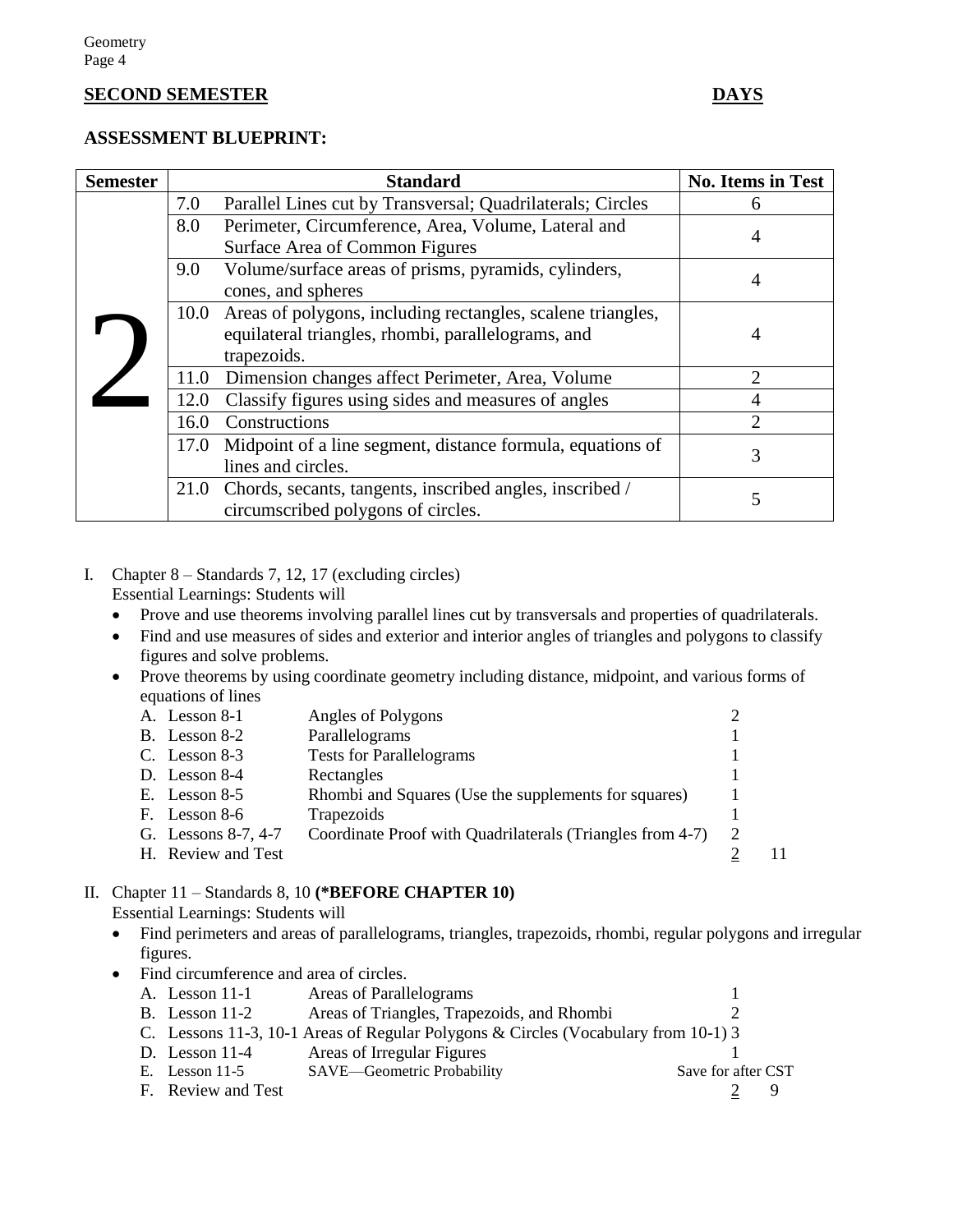# III. Chapter 10 – Standards 7, 8, 17, 21 **(\*AFTER CHAPTER 11)**

Essential Learnings: Students will

- Identify and define parts of a circle.
- Use relationships between arcs, chords, and diameters.
- Use the relationships and formulas of tangent and secant lines intersecting a circle.
- Write the equation of a circle.

|  | A. Lesson 10-2   | Angles and Arcs—(May need to review vocabulary 10-1) |    |
|--|------------------|------------------------------------------------------|----|
|  | B. Lesson $10-3$ | Arcs and Chords                                      |    |
|  | C. Lesson $10-4$ | <b>Inscribed Angles</b>                              |    |
|  | D. Review        |                                                      |    |
|  | E. Lesson $10-5$ | Tangents                                             |    |
|  | F. Lesson $10-6$ | Secants, Tangents, and Angle Measures                |    |
|  | G. Lesson $10-7$ | Special Segments in a Circle                         |    |
|  | H. Lesson $10-8$ | <b>Equations of Circles</b>                          |    |
|  | Review and Test  |                                                      | 14 |
|  |                  |                                                      |    |

#### IV. Chapters 12 and 13 – Standards 9, 11

Essential Learnings: Students will

Find surface area, lateral area, and volume of prisms, cylinders, pyramids, cones, and spheres.

|                        | Use nets to identify three dimensional figures.            |                    |  |
|------------------------|------------------------------------------------------------|--------------------|--|
| A. Lesson $12-1$       | Three-Dimensional Figures                                  |                    |  |
| B. Lesson $12-2$       | Nets and Surface Area                                      |                    |  |
|                        | C. Lessons 12-3, 13-1 Surface Area and Volume of Prisms    |                    |  |
|                        | D. Lessons 12-4, 13-1 Surface Area and Volume of Cylinders |                    |  |
|                        | E. Lessons 12-5, 13-2 Surface Area and Volume of Pyramids  |                    |  |
|                        | F. Lessons 12-6, 13-2 Surface Area and Volume of Cones     |                    |  |
|                        | G. Lessons 12-7, 13-3 Surface Area and Volume of Spheres   |                    |  |
| H. Lesson $13-4$       | Congruent and Similar Solids                               |                    |  |
| Lesson $13-5$          | SAVE-Coordinates in Space                                  | Save for after CST |  |
| <b>Review and Test</b> |                                                            |                    |  |

#### V. Following CST (Need to be done, especially for Honors)

A. Lesson 7-6 The Law of Sines<br>B. Lesson 7-7 The Law of Cosin The Law of Cosines C. Lesson 9-6 Vectors D. Lesson 9-7 Transformation with Matrices E. Lesson 3-6 Perpendiculars and Distance

#### VI. Optional Sections

|  | A. Lesson 6-6 |  |  |  | Fractals and Self-Similarity |
|--|---------------|--|--|--|------------------------------|
|  |               |  |  |  | .                            |

- B. Lesson 11-5 Geometric Probability
- C. Lesson 13-5 Coordinates in Space
- D. Lesson 7-1 Geometric Mean
- E. Lesson 5-1 Points of Concurrency
- F. Algebra 1 Review

#### **DATE OF LAST CONTENT REVISION:** August 2005

#### **DATE OF BOARD APPROVAL:** October 13, 2005

**DATE OF CURRENT CONTENT REVISION:** February 2010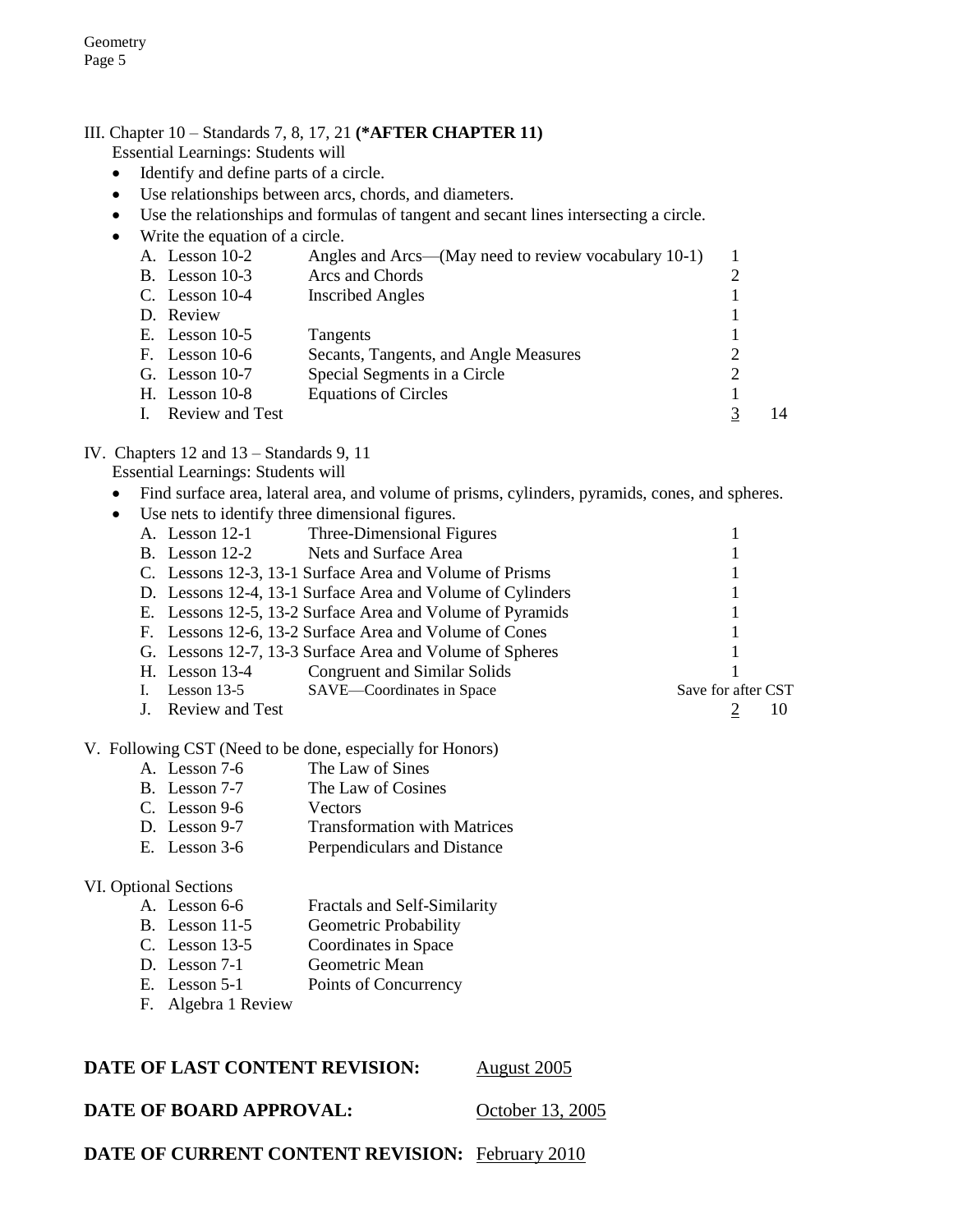# **CALIFORNIA STANDARDS TEST GEOMETRY**

(Blueprint adopted by the State Board of Education 10/02)

|                 | <b>CALIFORNIA CONTENT STANDARDS: GEOMETRY</b>                                                                                                                                                                                                                                 | # of<br><b>Items</b>    |
|-----------------|-------------------------------------------------------------------------------------------------------------------------------------------------------------------------------------------------------------------------------------------------------------------------------|-------------------------|
|                 | The geometric skills and concepts in this discipline are useful to all students. Aside<br>from learning these skills and concepts, students will develop their ability to<br>construct formal, logical arguments and proofs in geometric settings and problems.               |                         |
| <b>Geometry</b> |                                                                                                                                                                                                                                                                               | 65                      |
| $1.0*$          | Students demonstrate understanding by identifying and giving examples of<br>undefined terms, axioms, theorems, and inductive and deductive reasoning.                                                                                                                         | $\overline{2}$          |
| $2.0*$          | Students write geometric proofs, including proofs by contradiction.                                                                                                                                                                                                           | $\overline{\mathbf{3}}$ |
| $3.0*$          | Students construct and judge the validity of a logical argument and give<br>counterexamples to disprove a statement.                                                                                                                                                          | 4                       |
| $4.0*$          | Students prove basic theorems involving congruence and similarity.                                                                                                                                                                                                            | 5                       |
| 5.0             | Students prove that triangles are congruent or similar, and they are able to use<br>the concept of corresponding parts of congruent triangles.                                                                                                                                | $\overline{2}$          |
| 6.0             | Students know and are able to use the triangle inequality theorem.                                                                                                                                                                                                            | $\mathbf{1}$            |
| $7.0*$          | Students prove and use theorems involving the properties of parallel lines cut by<br>a transversal, the properties of quadrilaterals, and the properties of circles.                                                                                                          | $52/3**$                |
| $8.0*$          | Students know, derive, and solve problems involving perimeter, circumference,<br>area, volume, lateral area, and surface area of common geometric figures.                                                                                                                    | 4                       |
| 9.0             | Students compute the volumes and surface areas of prisms, pyramids, cylinders,<br>cones, and spheres; and students commit to memory the formulas for prisms,<br>pyramids, and cylinders.                                                                                      | $\overline{2}$          |
| $10.0*$         | Students compute areas of polygons, including rectangles, scalene triangles,<br>equilateral triangles, rhombi, parallelograms, and trapezoids.                                                                                                                                | $\overline{\mathbf{4}}$ |
| 11.0            | Students determine how changes in dimensions affect the perimeter, area, and<br>volume of common geometric figures and solids.                                                                                                                                                | $\mathbf{1}$            |
| $12.0*$         | Students find and use measures of sides and of interior and exterior angles of<br>triangles and polygons to classify figures and solve problems.                                                                                                                              | 5                       |
| 13.0            | Students prove relationships between angles in polygons by using properties of<br>complementary, supplementary, vertical, and exterior angles.                                                                                                                                | $\overline{2}$          |
|                 | 14.0* Students prove the Pythagorean theorem.                                                                                                                                                                                                                                 | $1/3**$                 |
| 15.0            | Students use the Pythagorean theorem to determine distance and find missing<br>lengths of sides of right triangles.                                                                                                                                                           | $\boldsymbol{2}$        |
| $16.0*$         | Students perform basic constructions with a straightedge and compass, such as<br>angle bisectors, perpendicular bisectors, and the line parallel to a given line<br>through a point off the line.                                                                             | 4                       |
| $17.0*$         | Students prove theorems by using coordinate geometry including the midpoint of<br>a line segment, the distance formula, and various forms of equations of lines and<br>circles.                                                                                               | $\mathbf{3}$            |
| $18.0*$         | Students know the definitions of the basic trigonometric functions defined by the<br>angles of a right triangle. They also know and are able to use elementary<br>relationships between them. For example, $tan(x) = sin(x)/cos(x)$ , $(sin(x))2 + (cos(x))$<br>$(x)$ )2 = 1. | 3                       |